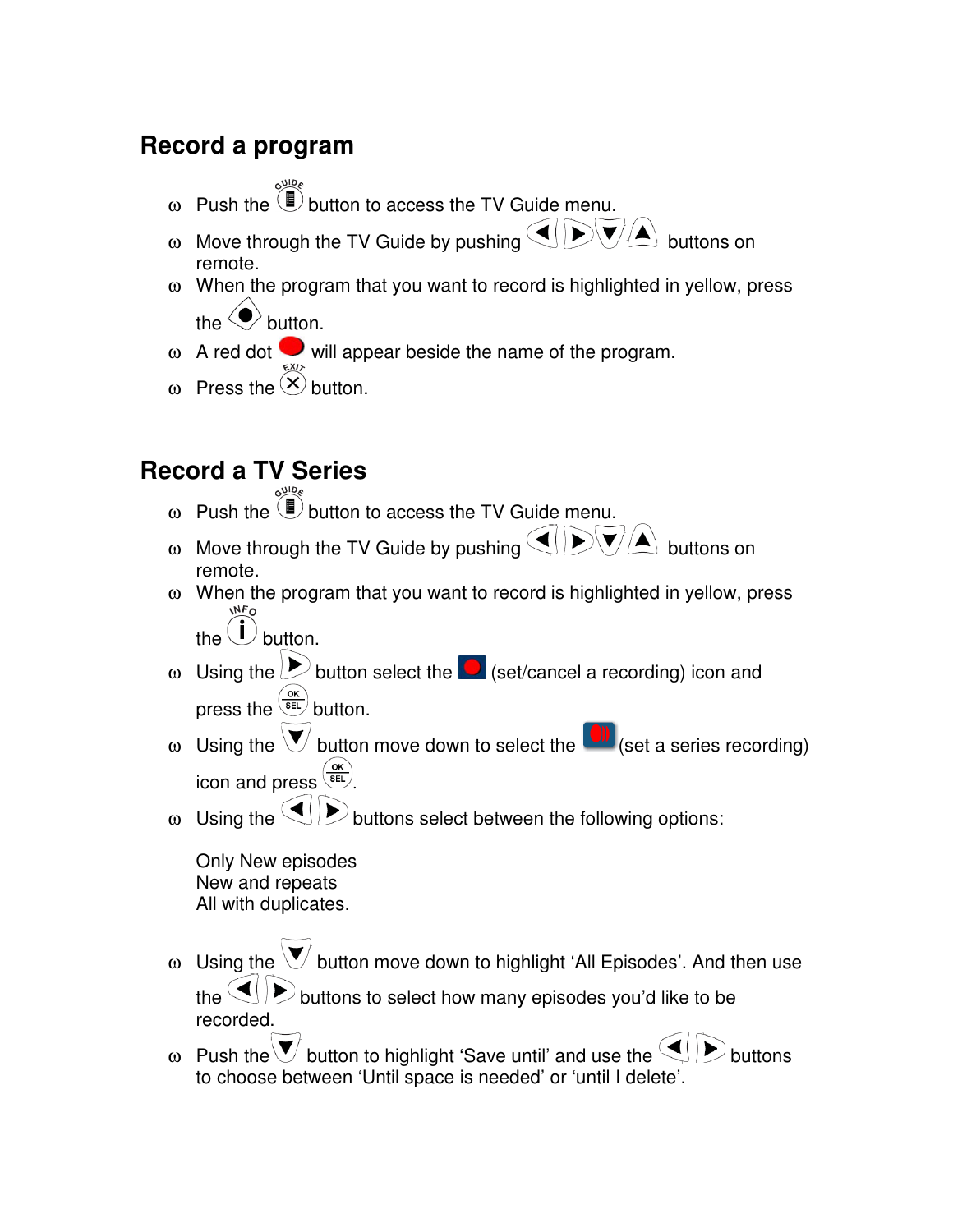- ω Push the  $\blacktriangledown$  button to highlight  $\blacktriangledown$  'Record series with these settings' and push the  $\frac{\text{OBC}}{\text{SE}}$  button to select.
- ω Push the  $\frac{\omega}{\epsilon}$  one more time to confirm.
- ω Push the  $\Diamond$  button to return to TV picture.

## **Modifying/Cancel Series Recordings**

- $\omega$  Push the  $\left(\frac{100}{2}\right)$  button to access the Quick Menu.
- ω Using the  $\sum$  button on remote, highlight the  $\frac{wR}{w}$  icon and press the  $\frac{w}{w}$ button on remote.
- ω Use the  $\bigcirc$   $\bigcirc$   $\bigcirc$   $\bigcirc$   $\bigtriangleup$  buttons to highlight the box 'Series Recordings' and press the  $\frac{\text{ok}}{\text{SE}}$  button.
- ω Use the  $\bigvee/\blacktriangle$  buttons on remote to select the Series you wish to modify/cancel and press  $\frac{\sqrt{ok}}{SE}$  button.
- ω Use the  $\bigcirc$   $\bigcirc$   $\bigcirc$   $\bigcirc$   $\bigcirc$  buttons to highlight the desired function and press  $\frac{d}{det}$  button on remote to select.
- ω When finished with adjusting settings press the  $\otimes$  button to return to TV picture.

## **Schedule recording by Date/Time**

- ω Push the  $\overline{\mathbb{B}}$  button to access the Quick Menu.
- ω Using the  $\sum$  button on remote, highlight the  $\frac{wR}{w}$  icon and press the  $\frac{w}{w}$ button on remote.
- ω Use the  $\bigcirc$   $\bigcirc$   $\bigcirc$   $\bigcirc$   $\bigtriangleup$  buttons to highlight the box 'Set a Recording' and press the  $\frac{OR}{RE}$  button.
- ω Use the  $\bigcirc$  buttons to select the 'Start time' of the recording. Press the  $\bigvee$  button on remote to highlight the next section.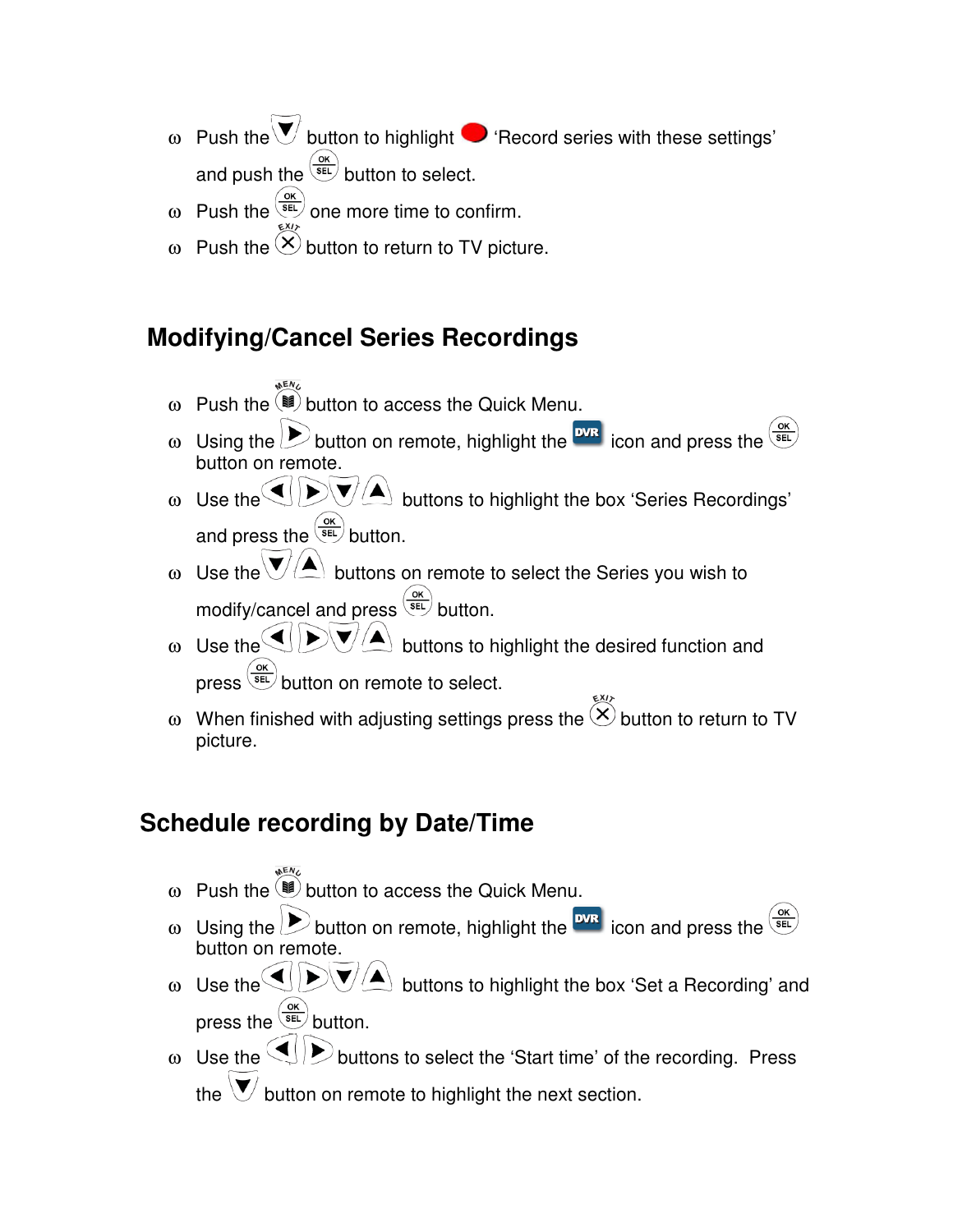- ω Use the  $\bigcirc$  buttons to select the 'End time' of the recording. Press the  $\forall$  button on remote to highlight the next section.
- $\omega$  Use the  $\sum$  button to select the 'Date' the recording is due on. Press the button on remote to highlight the 'Confirm' box and press  $\frac{\text{ok}}{\text{SEL}}$  on the remote.
- ω Use the  $\bigvee/\blacktriangle$  buttons to select the channel you wish to record and press the  $\frac{\text{(ok)}}{\text{SE}}$  button on remote to select.
- ω Press the  $\sqrt{\epsilon}$  button on remote to 'Create this recording'. Press the button on remote again to confirm the recording settings.
- ω Press the  $\circledX$  button to return to the regular TV picture.

#### **Extend Recording Time Guide**

- $ω$  Press  $\bigcirc$  button on remote.
- $U$ se  $\left($   $\left($   $\right)$   $\left\langle$   $\right\rangle$   $\left\langle$   $\right\rangle$  arrow keys to highlight the program you wish to record.
- ω Press Record  $\langle \bullet \rangle$  button on remote. (A red dot  $\bullet$  will appear next to show you wish to record).
- ω Press  $\heartsuit$  button a second time.
- ω Use  $\bigvee$  arrow button to highlight 'Modify Recording Settings for this Program'.
- ω Press  $\frac{G(K)}{SEL}$  button.
- Press  $\forall$  arrow button twice to highlight 'Stop Recording'.
- $\omega$  Use  $\rightarrow$  arrow button to add minutes to recording end time.
- $ω$  Press  $\forall$  arrow button to highlight 'Record Program with these Settings'.
- ω Press  $\frac{\omega K}{\omega}$  button.
- Press  $\frac{\text{(ok)}}{\text{(8E)}}$  button a second time to confirm changes.
- ω Press  $($ <sup> $\times$ </sup> button to exit the guide.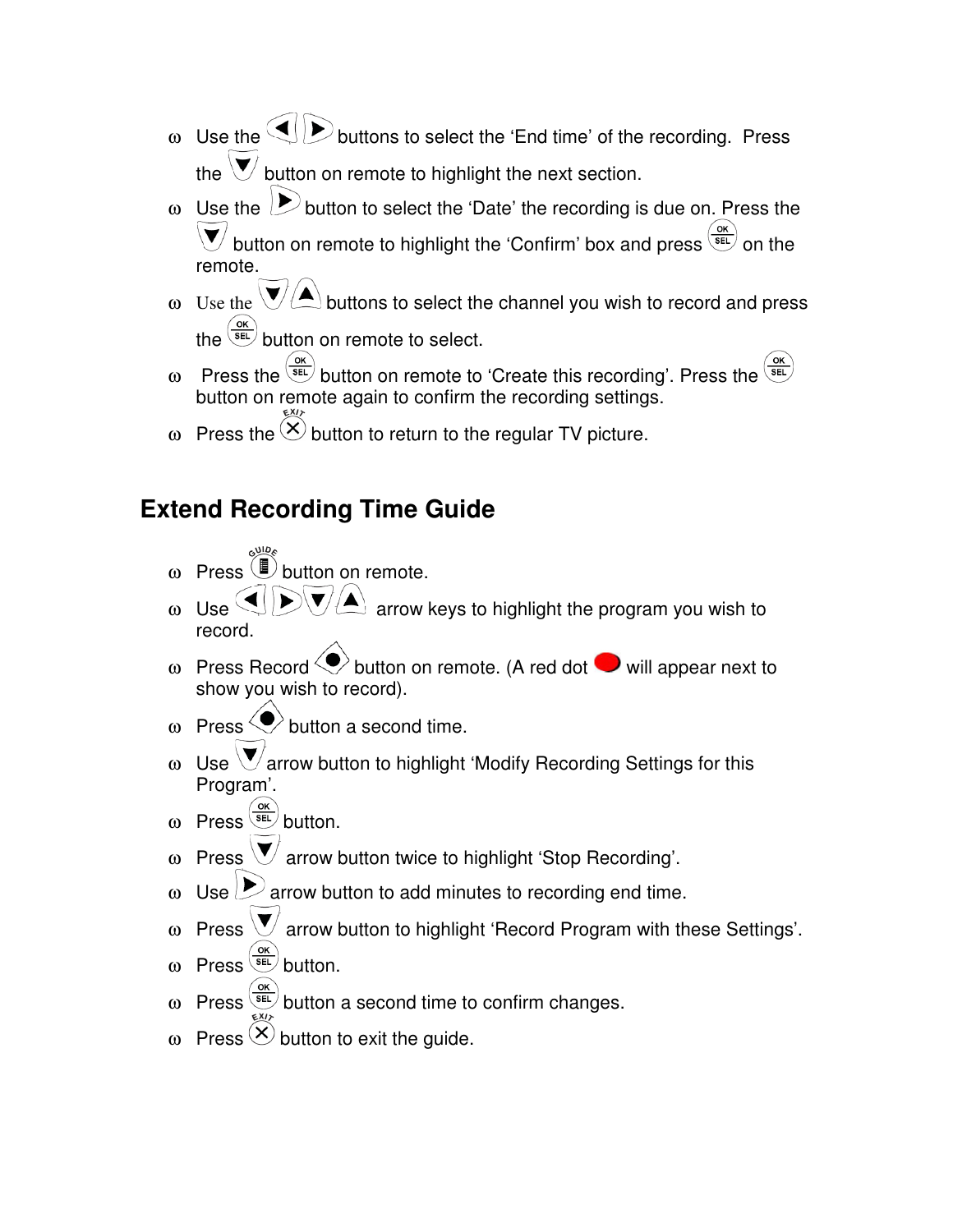#### **With recording already in progress:**

- $ω$  Press  $\dddot{w}$  button on remote.
- ω With current recording already highlighted yellow, press  $\langle \rangle$  button.
- ω Use  $\bigvee$  arrow button to highlight 'Modify Recording Settings for this Program'.
- ω Press  $\frac{OR}{SEL}$  button.
- ω Press  $\bigvee$  arrow button twice to highlight 'Stop Recording'.
- ω Use  $\triangleright$  arrow button to add minutes to recording end time.
- $ω$  Press  $\bigvee$  arrow button to highlight 'Record Program with these Settings'
- ω Press  $\frac{OR}{SEL}$  button.
- ω Press  $\frac{\omega_{\text{rel}}}{\omega}$  button a second time to confirm changes.
- ω Press  $\circledtimes$  button to exit the quide.

## **Play a recorded program**

- ω Press the  $\frac{\text{LIST}}{\text{bottom}}$  button to view your list of recorded programs
- ω Move through the list of recorded programs using the  $\mathcal{V}(\blacktriangle)$  buttons.
- ω Press the  $\odot$  button and the program will begin.
- ω Press the  $\langle \times \rangle$  button to stop the program from playing. (This will not delete the program it will continue to be saved in memory for re-playing)

# **Cancel (stop) a program from recording**

- $\omega$  Press the  $\overline{w}$  button to access the TV Guide menu.
- ω Move through the TV Guide by pushing the  $\Psi(\blacktriangle)$  buttons on remote.
- ω When the program is highlighted in yellow, push the  $\langle \bullet \rangle$  button.
- ω Press the  $\vee$  button to the  $\bullet$  symbol.
- ω Press the  $\frac{\text{ok}}{\text{SEL}}$  button.
- ω Press the  $\otimes$  button.